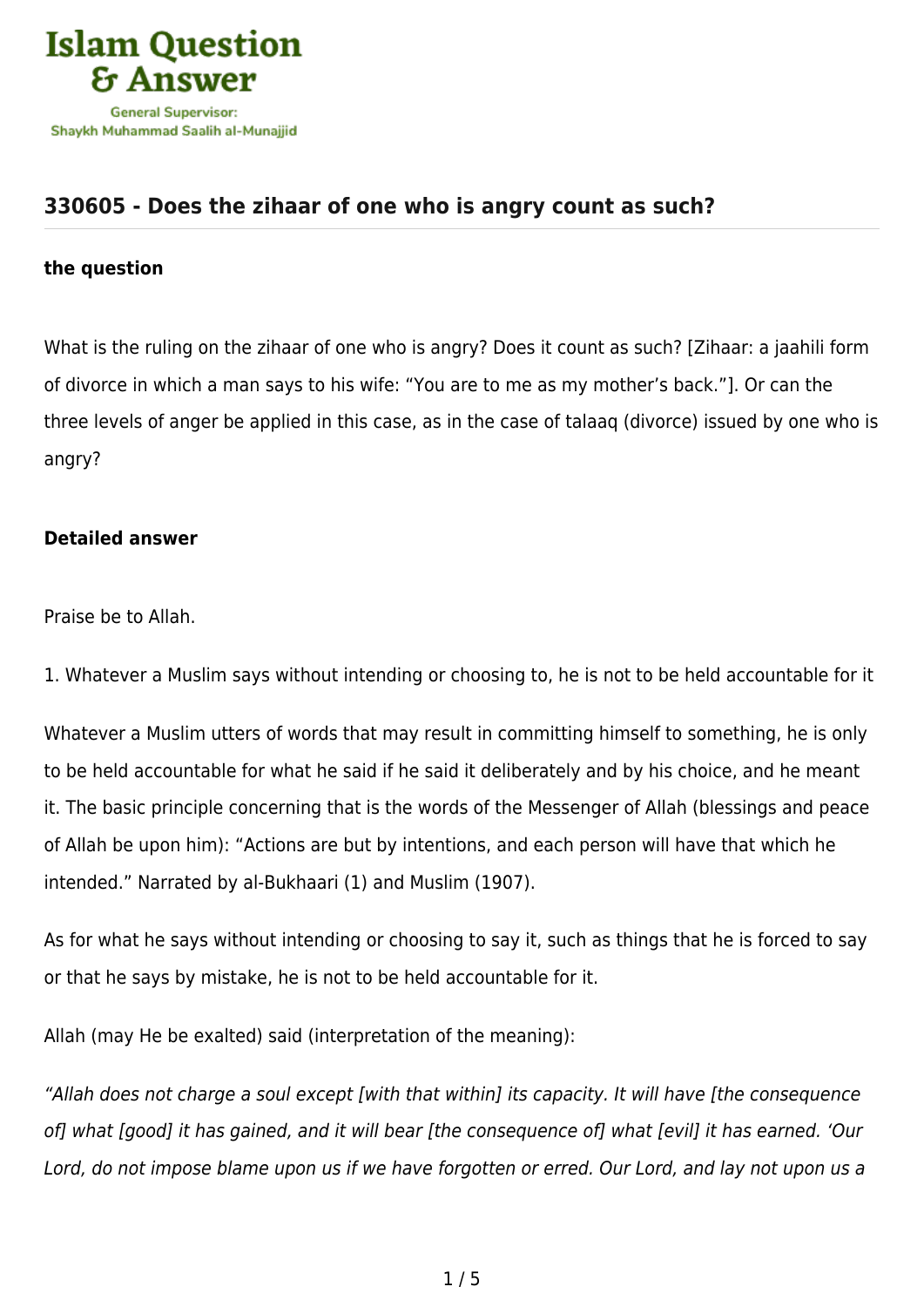

burden like that which You laid upon those before us. Our Lord, and burden us not with that which we have no ability to bear. And pardon us; and forgive us; and have mercy upon us. You are our protector, so give us victory over the disbelieving people'"

[al-Baqarah 2:286].

Shaykh Muhammad al-Ameen ash-Shinqeeti (may Allah have mercy on him) said:

With regard to the words "Our Lord, do not impose blame upon us if we have forgotten or erred", it was not made clear to us here whether Allah responded to this supplication or not. But He indicated that He responded regarding errors in the verse in which He says: "And there is no blame upon you for that in which you have erred but [only for] what your hearts intended. And ever is Allah Forgiving and Merciful" [al-Ahzaab 33:5]; and He indicated that He responded regarding forgetfulness in the verse in which He says: "And if Satan should cause you to forget, then do not remain after the reminder with the wrongdoing people" [al-An'aam 6:68]. It is clear that before the reminder, there is no sin on him.

And it is proven in Saheeh Muslim that when the Prophet (blessings and peace of Allah be upon him) recited the words "Our Lord, do not impose blame upon us if we have forgotten or erred", Allah (may He be exalted) said: Yes.

End quote from Adwaa' al-Bayaan (1/312).

Ibn al-Qayyim (may Allah have mercy on him) said:

This is what we have said about intentions and aims being important with regard to what one says of words, and that which does not become binding unless the speaker meant to utter it and intended to comply with the consequences. Moreover, it is essential that he should have meant it and wanted to utter those words. Thus it is essential that he should have intended two things: he intended to say these words by choice and he wanted to comply with the consequences and what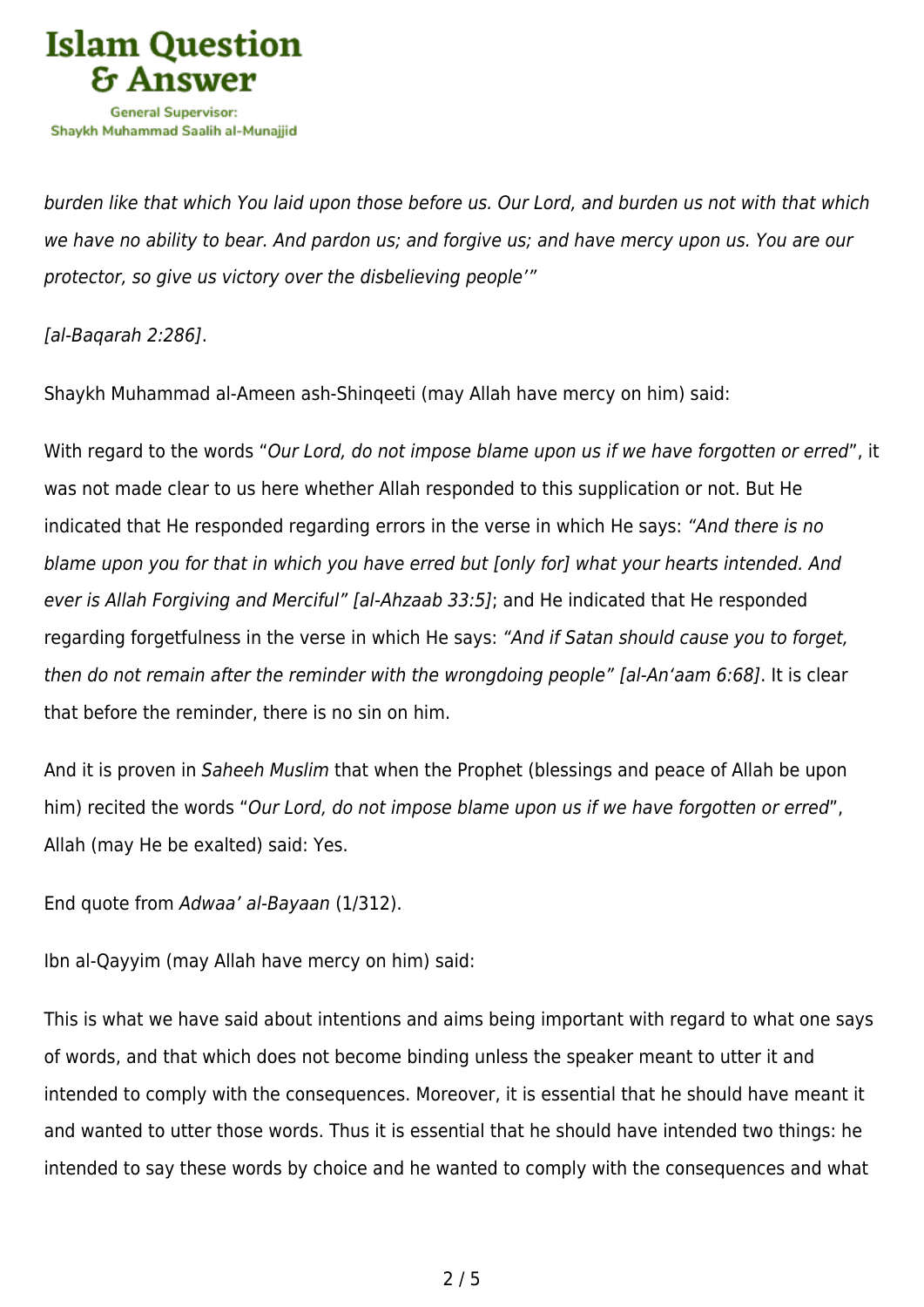

the words implied. Rather intending the meaning is more important than wanting to utter the words, meaning that what he said was more important, because this is the core of the issue and the words are just a means. This is the view of leading muftis among the scholars of Islam…

End quote from I'laam al-Muwaqqi'een (4/447).

2. The zihaar or talaaq of one who is angry

Based on the above, we may discuss the words uttered by one who is angry. If his anger was so great that it made the one who uttered these words unable to comprehend what he was saying, or unable to control and choose his words, so that words came out of him by compulsion, without him meaning to say them, then his words do not count and no ruling is to be based on them. This is what the religious texts indicate with regard to talaaq.

It was narrated that 'Aa'ishah said: I heard the Messenger of Allah (blessings and peace of Allah be upon him) say: "There is no talaaq and no manumission [of a slave] in the case of *ghilaaq*." Narrated by Abu Dawood (2193); classed as hasan by al-Albaani when all its isnaads are taken into account, in Irwa' al-Ghaleel (7/113). Abu Dawood said: I think ghilaaq is anger.

Ibn al-Qayyim (may Allah have mercy on him) said:

With regard to the angry person whose anger makes him unaware of what he is saying and what he means, this is the worst type of *ighlaaq* (anger, rage). In this state he is like one who is delirious, insane or drunk; in fact he is worse off than one who is drunk, because the one who is drunk does not kill himself or throw his child from a high place, whereas the one who is angry may do such things. There is no dispute among the scholars that his talaaq does not count as such. The hadith definitely refers to this level of anger.

End quote from Ighaathat al-Lahfaan (p. 19).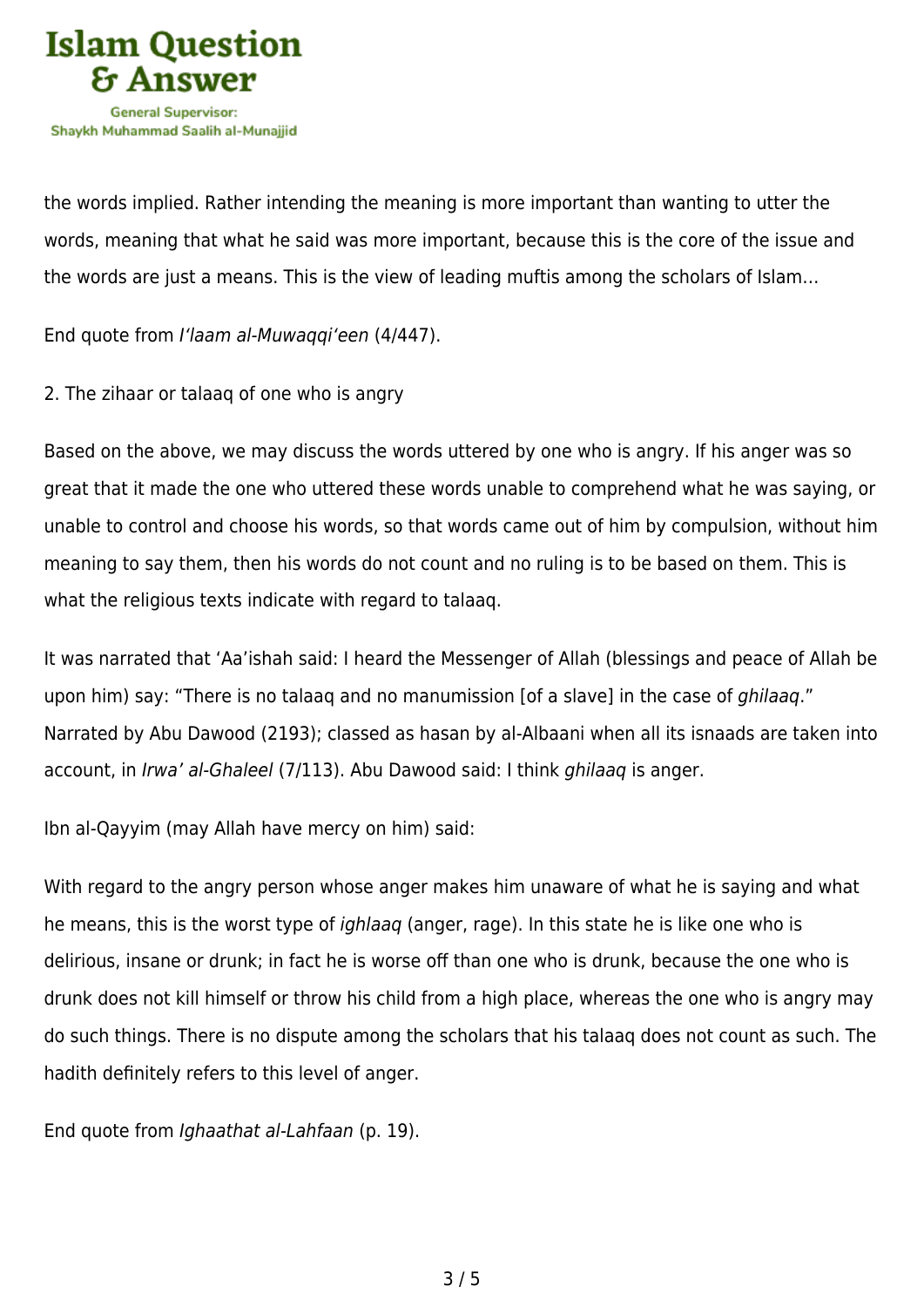

Shaykh al-Islam Ibn Taymiyah (may Allah have mercy on him) said:

If anger affects a person greatly but he is still sound of mind and aware of what he is doing, his talaaq does not count, because it was anger that forced him and compelled him to do that, so he uttered the word of talaaq when he did not like to utter it, in order to relieve himself of anger. Because of his anger, he did not have any valid aim, so he is like one who was compelled. Hence his supplication against himself and his wealth will not be answered, and his vow to do righteous deeds is not binding on him.

End quote from al-Insaaf fi Ma'rifat ar-Raajih min al-Khilaaf (22/138-139).

What is said about talaaq may also be said about zihaar, because they are both of the same nature.

But if the anger did not remove the speaker's ability to understand what he was saying, and he was still able to choose his words and control his words, then in this case he is bound by the ruling that results from uttering these words.

Shaykh Ibn 'Uthaymeen (may Allah have mercy on him) was asked:

I am married to my cousin, and I have five children from her. There was a small argument, but she insisted on asking me to divorce her, until I got angry with her, so I said to her: "You are divorced and you are haraam to me; you are to me like my mother in this world and the hereafter."

He (may Allah have mercy on him) replied: First we ask about the level of anger: was it so extreme that you did not know what you are saying? In that case, what you said is regarded as null and void, and no talaaq or zihaar has taken place, because when the angry person's anger reaches such a level that he does not know what he is saying, his words are not regarded as meaning anything.